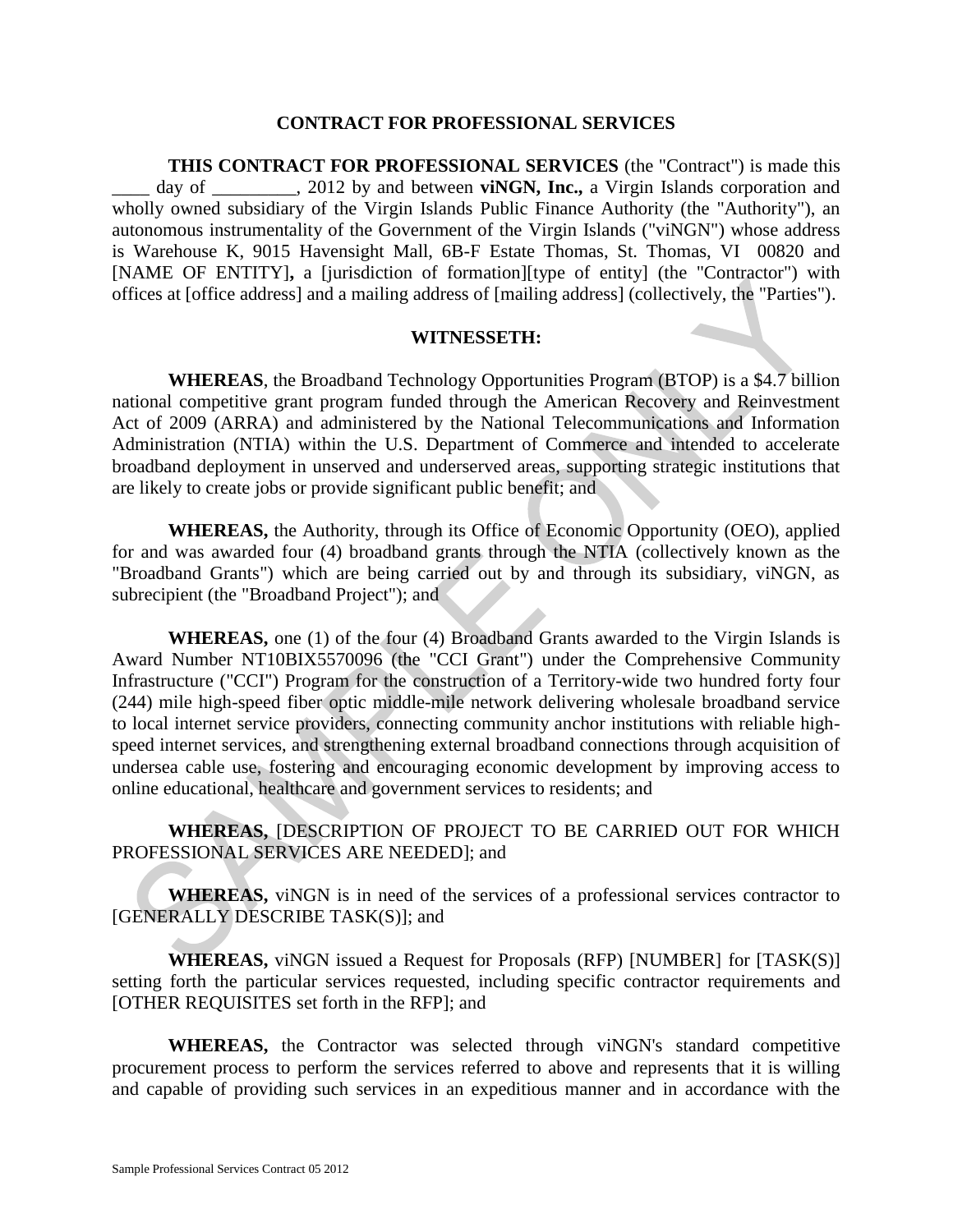terms and conditions of the grant award and any special award conditions and in conformity with applicable law, regulations, and guidelines including the requirements imposed by ARRA, the BTOP and the CCI Program and federal grants generally as applicable hereto;

**NOW, THEREFORE** in consideration of the mutual covenants herein contained, and intending to be legally bound by this written instrument, the parties hereto do covenant and agree as follows:

#### **1. SERVICES**

The Contractor shall provide the services described in **Addendum I** (Scope of Work) attached hereto and made a part of this Contract.

#### **2. TERM**

This Contract shall commence upon execution by the parties. The term of this Contract shall be for a period of [NUMBER OF MONTHS OR YEARS, OR UNTIL A DATE CERTAIN] upon final execution.

#### **3. COMPENSATION**

In consideration of the satisfactory performance of the services described in **Addendum I** (Scope of Work), the Authority agrees to pay Contractor [if hourly with a cap, specify] a sum not to exceed [Amount in Words] Dollars (\$[Amount in Numbers]) in accordance with the provisions set forth in **Addendum II** (Terms of Compensation) attached hereto and made a part of this Contract.

As a condition of payment, the Contractor shall keep documented and precise records of all work performed and time expended hereunder, and shall prepare and submit to viNGN, no more frequently than once per month, an invoice and progress report identifying specific tasks completed and describing in detail all services performed during the billing period and amount due hereunder. Cost overruns will not be paid by viNGN, and viNGN is not committed to seeking funds to pay for such cost overruns.

The Contractor shall be reimbursed only for those travel expenses which are authorized under the applicable grant requirements and reasonably necessary to the timely performance of its obligations hereunder, on an actual cost basis as incurred, not to exceed [Amount in Words] Dollars (\$[Amount in Numbers]). Reimbursement for travel expenses shall be further subject to the following restrictions: (i) air travel shall be booked at the lowest available fare and in advance to minimize cost; (ii) hotel accommodations shall be for standard rooms at non-luxury hotels; (iii) ground transportation costs shall be at published taxi fare rates of the Virgin Islands Taxi Commission or for the rental of standard non-premium class vehicles and associated fuel charges; (iv) meals shall be at non-luxury establishments; and (v) the amount of any reimbursement for hotel lodging, meals and incidentals shall not exceed the per diem rates in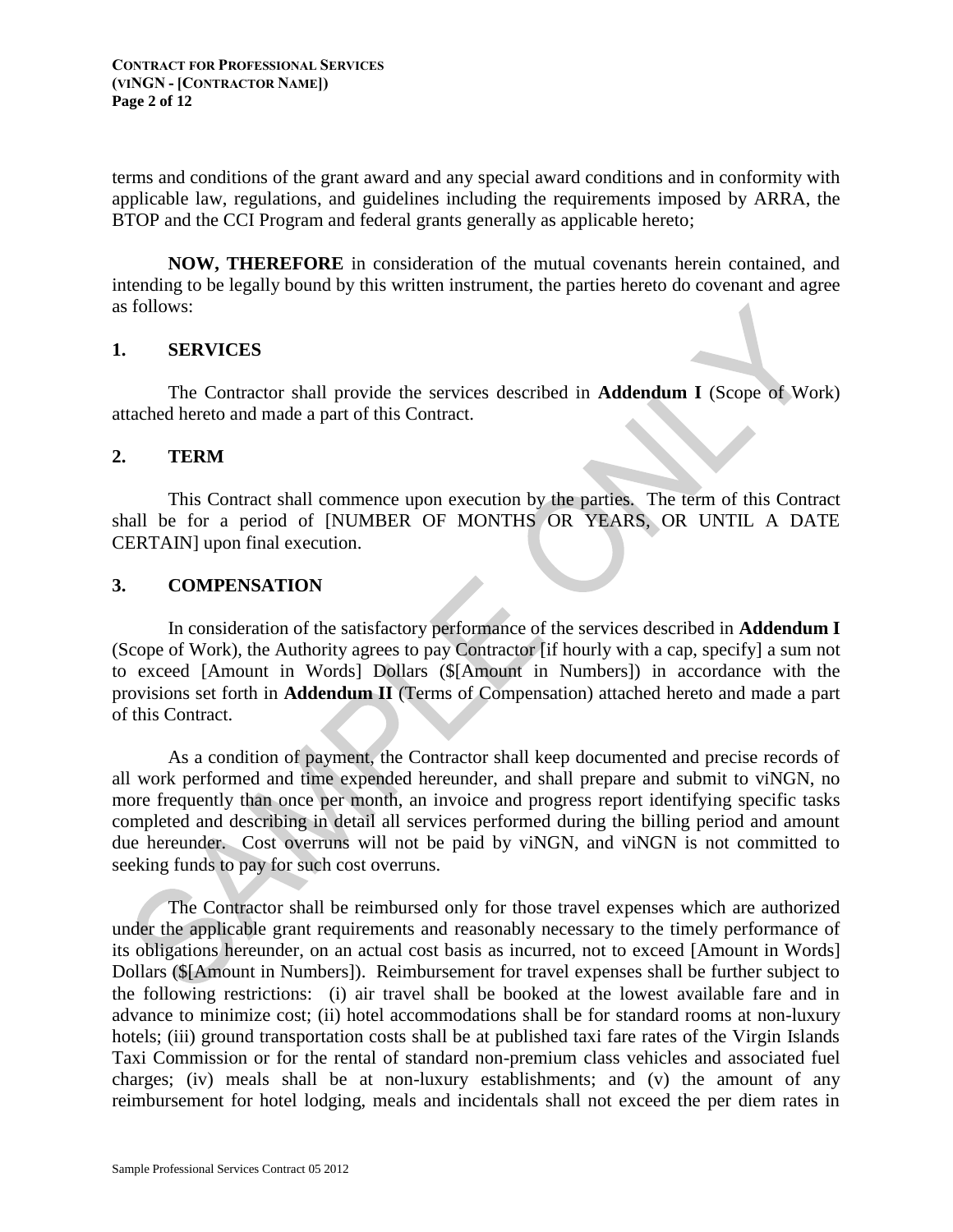effect at the time the charge was incurred as set by the U.S. Department of Defense through the General Services Administration for St. Thomas, St. John, or St. Croix, as applicable. All expenses over [Amount in Words] Dollars (\$[Amount in Numbers])shall require the advance written approval of viNGN. To obtain reimbursement for authorized travel expenses, Contractor shall submit documentation of all such expenses, including receipts, along with an invoice itemizing the date and place (city, town, or other similar designation) of the expenses, the business purpose of the trip, and the name(s) of the person(s) on the trip.

## **4. RECORDS**

The Contractor shall present documented, precise records of time and/or money expended under this Contract as a condition of payment or reimbursement for any time or expenses hereunder.

## **5. PROFESSIONAL STANDARDS**

The Contractor agrees to maintain the professional standards applicable to its profession and to consultants doing business in the United States Virgin Islands and to require the maintenance of such standards by any subcontractor employed hereunder.

# **6. DOCUMENTS, PRINTOUTS, CONFIDENTIAL INFORMATION, ETC.**

All documents and information, including all books, manuals, records, reports, notes, contracts, computer files and data of any nature, lists, blueprints, instructional materials, programs, printouts, memoranda and other documents or materials of every description derived therefrom and pertaining to this Contract, or copies thereof, and equipment furnished to or prepared by the Contractor in the course of or incident to the services provided hereunder, including, without limitation, records, source codes, programs and any other materials pertaining to viNGN's business, belong to viNGN subject to the terms and conditions of any federal grant or local bond funding and shall be turned over to viNGN upon termination of this Contract. Contractor may keep an archive copy of its work documents for the purpose of later proving what work was done. The above-described materials shall not be used by Contractor for any other purpose or by any other person or entity except as required by law or upon the written permission of viNGN.

The Contractor acknowledges that by reason of its relationship with and service to viNGN, the Contractor may have access to confidential information relating to operations and technology and know-how which have been developed by viNGN and may be developed in the future, including, without limitation, information and knowledge pertaining to products, systems and services, computer programs, methods of operation and pricing, sales and profit data, customer and supplier lists and relationships between viNGN and its customers, suppliers and others who have business dealings with it, customer lists, pricing data, supply sources, techniques, computerized data, maps, methods, product design information, market information, technical information, benchmarks, performance standards and other confidential or proprietary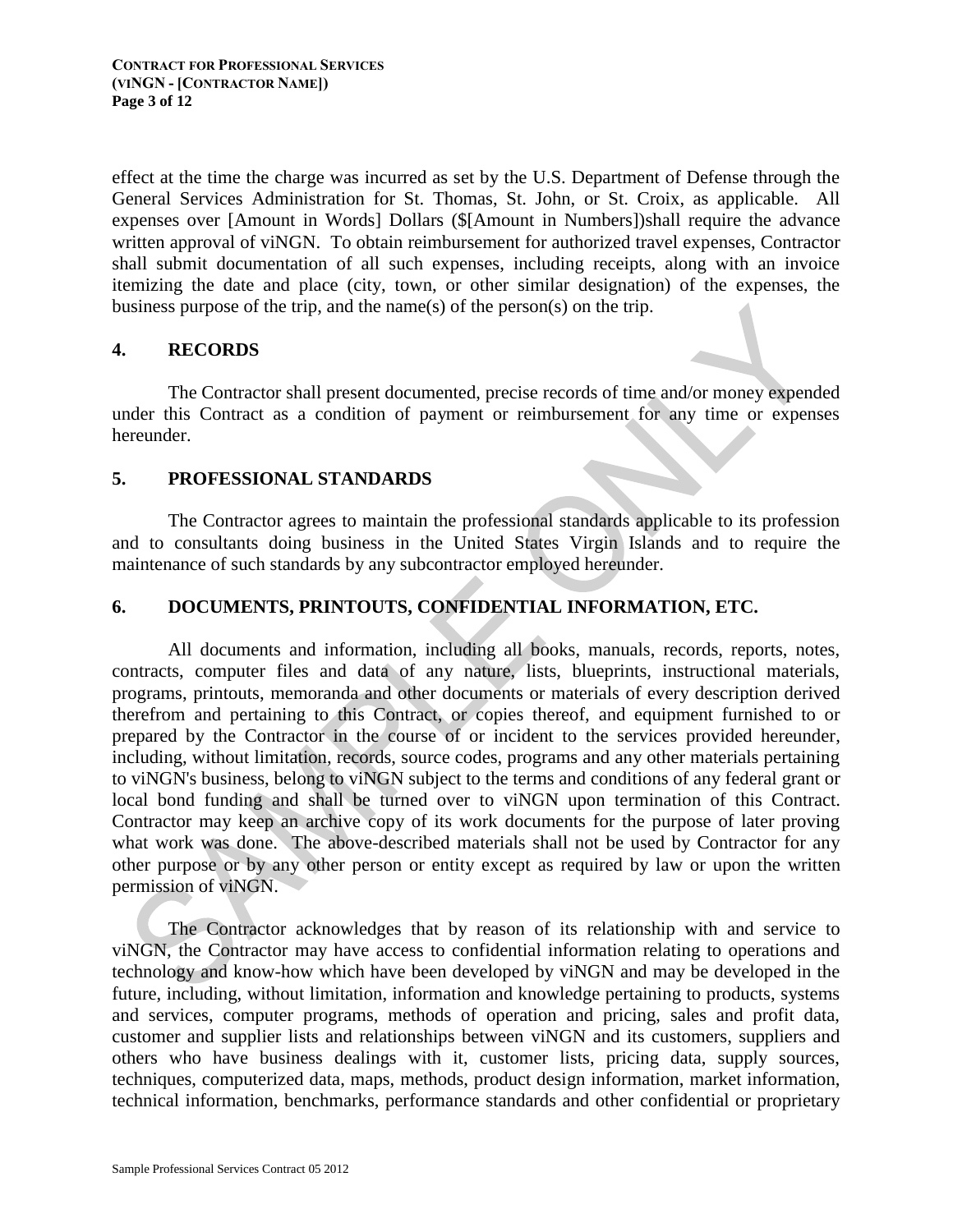information of, or licensed to viNGN or an affiliated entity, including without limitation trade secrets, inventions, patents and copyrighted materials other information not relating thereto (the "Confidential and Proprietary Information"). In recognition of the foregoing, the Contractor agrees to maintain the confidentiality of all such information and other matters of viNGN known to the Contractor which are not otherwise in the public domain or constituting public information required to be disclosed by law and will not disclose any such information to any person outside viNGN, except as required by law or with viNGN's prior written authorization and consent.

All right, title, and interest of every kind and nature whatsoever in and to the Confidential and Proprietary Information and all personal property, including, without limitation, all books, manuals, records, reports, notes, contracts, computer files and data of any nature, lists, blueprints, and other documents, or materials, or copies thereof made, written, discussed, developed, secured, obtained or learned by the Contractor during the term of the relationship with viNGN shall be the sole and exclusive property of viNGN subject to the terms and conditions of any federal grant or local bond funding. The Contractor acknowledges that all works of authorship performed for viNGN, and all works developed, created, invented, devised, conceived or discovered by the Contractor during its employment by viNGN constitute works for hire and shall remain the sole property of the viNGN subject to the terms and conditions of any federal grant or local bond funding.

## **7. LIABILITY; INSURANCE**

Nothing in this Contract shall be construed to impose any liability upon viNGN or the Government of the Virgin Islands generally to persons, firms, associations, or corporations engaged by Contractor as employees, servants, agents, or independent contractors, or in any other capacity whatsoever, or make viNGN or the Government liable to any such persons, firms, associations, or corporations for the acts, omissions, liabilities, obligations or taxes of Contractor of whatsoever nature, including but not limited to unemployment insurance and social security taxes for Contractor, its servants, agents or independent contractors.

Throughout the term of this Contract, Contractor shall maintain the following minimum amounts of insurance: (i) workers' compensation of an amount and type specified by the laws of the Territory; (ii) commercial general liability with One Million Dollars (\$1,000,000.00) per occurrence, and Two Million Dollars (\$2,000,000.00) general aggregate; (iii) automobile liability for all owned, hired, and non-owned automobiles used in connection with the performance of the Contractor's obligations hereunder with One Hundred Thousand Dollars (\$100,000.00) combined single limit. Prior to starting any work under this Contract but in no case later than ten (10) days after the Effective Date, Contractor shall provide viNGN with a certificate which confirms that Contractor has the above coverages and states that the Contractor and viNGN shall be notified thirty (30) days prior to any cancellation or non-renewal of any such coverage.

### **8. ASSIGNMENT**

Contractor shall not subcontract or assign any part of the services under this Contract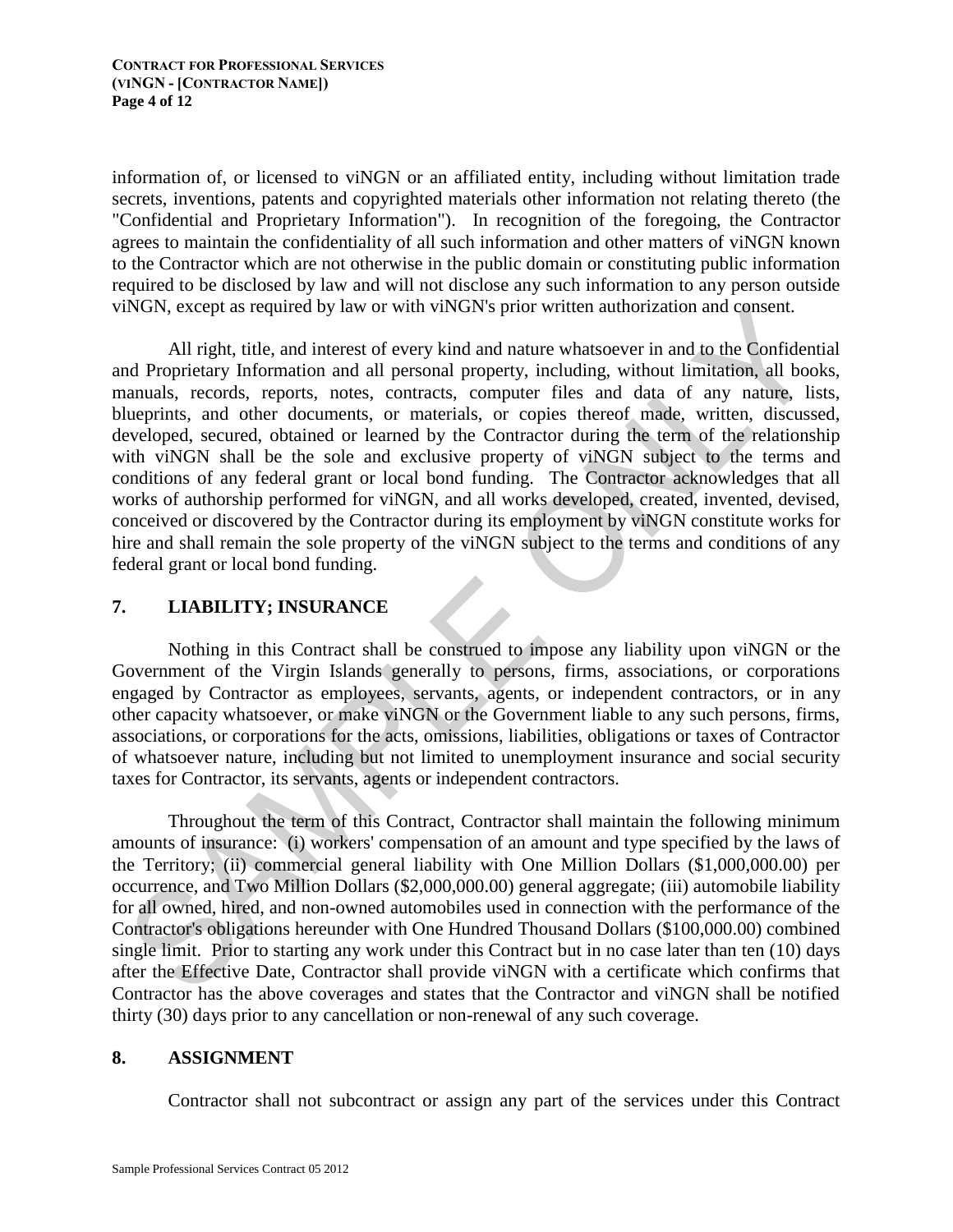without the prior written consent of viNGN. viNGN shall have the right to assign this Contract to another public corporation or entity of the Government of the Virgin Islands at its option.

### **9. INDEMNIFICATION**

The Contractor agrees to indemnify, defend and hold harmless viNGN from and against any and all losses, damages, liabilities, claims, demands, detriments, costs, charges and expenses (including attorney's fees) and causes of action of whatsoever character which viNGN may incur, sustain or be subjected to, arising out of or in any way connected to the services to be performed by Contractor under this Contract and arising from any cause, except the sole negligence of viNGN.

### **10. INDEPENDENT CONTRACTOR**

The Contractor shall perform this Contract as an independent contractor and nothing herein contained shall be construed to be inconsistent with this relationship or status.

## **11. GOVERNING LAW**

The laws of the United States Virgin Islands shall govern this Contract and jurisdiction over this Contract as well as venue shall remain in the United States Virgin Islands.

### **12. WAIVERS AND AMENDMENTS**

No waiver, modification or amendment of any term, condition, or provision of this Contract shall be valid or of any force or effect unless made in writing, signed by the parties hereto or their duly authorized representatives and specifying with particularity the nature and extent of such waiver, modification or amendment. Any such waiver, modification or amendment in any instance or instances shall in no event be construed to be a general waiver, modification or amendment of any of the terms, conditions or provisions of this Contract, but the same shall be strictly limited and restricted to the extent and occasion specified in such signed writing or writings.

# **13. ENTIRE AGREEMENT**

This Contract and the Addenda incorporated herein by reference constitute the entire agreement between the parties hereto, and all prior understandings or communications, written or oral, with respect to the project which is the subject matter of this Contract are merged herein.

### **14. RIGHT TO WITHHOLD**

If work under this Contract is not performed in accordance with the terms hereof, viNGN shall have the right to withhold out of any payment due to the Contractor, such sums as viNGN may deem ample to protect it against loss or to assure payment of claims arising therefrom, and,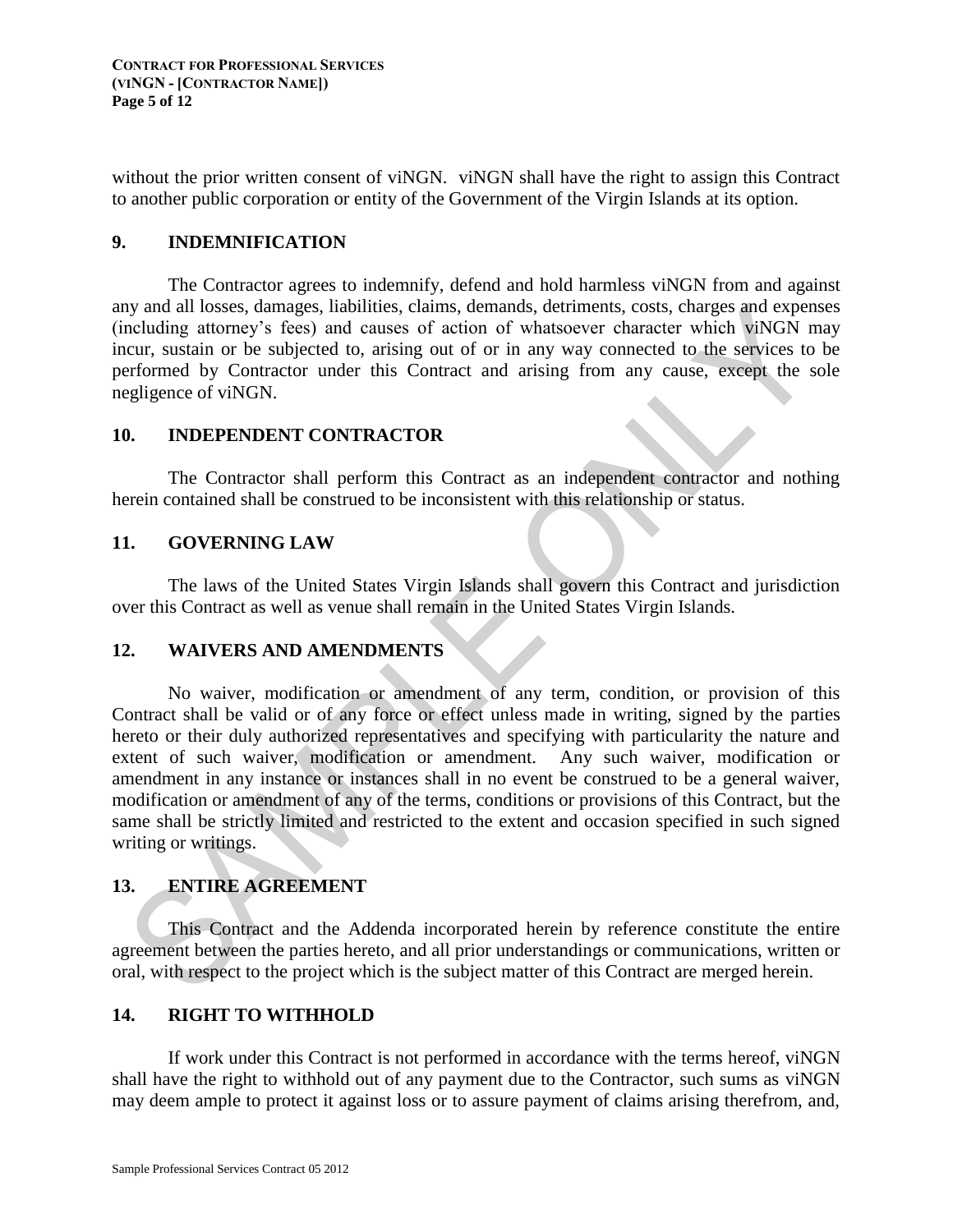at its option, viNGN may apply such sums in such manner as viNGN may deem proper to secure itself or to satisfy such claims. viNGN shall immediately notify the Contractor in writing in the event that it elects to exercise its right to withhold.

No such withholding or application shall be made by viNGN if and while Contractor gives satisfactory assurance to viNGN, in writing, that such claims will be paid by Contractor or its insurance carrier, if applicable, in the event that such contest is not successful.

### **15. CONDITION PRECEDENT**

This Contract shall be subject to the availability and appropriation of funds and the approval or ratification of the Board of Directors of viNGN.

### **16. TERMINATION**

viNGN shall have the right to terminate this Contract with or without cause on thirty (30) days written notice to the Contractor specifying the date of termination. The Contractor shall be entitled to receive payment for services provided to the date of termination.

## **17. PARTIAL TERMINATION**

The performance of work under this Contract may be terminated by viNGN, in part, whenever viNGN shall deem such termination advisable. This partial termination shall be effected by delivering to the Contractor a Notice of Partial Termination specifying the extent to which the term(s) and/or duties under this Contract are terminated and the date upon which such termination becomes effective. The Contractor shall be entitled to receive payment for services provided to the date of termination, including payment for the period of the thirty (30) days notice.

# **18. NON-DISCRIMINATION**

No person shall be excluded from participating in, be denied the proceeds of, or be subject to discrimination in the performance of this Contract on account of race, creed, color, sex, religion, disability or national origin.

# **19. CONFLICT OF INTEREST**

(a) Contractor covenants that is has no interest and will not acquire any interest, direct or indirect, which would conflict in any manner or degree with the performance of services required to be performed under this Contract.

- (b) Contractor further covenants that it is:
	- (1) not a territorial officer or employee (i.e., the Governor, Lieutenant Governor,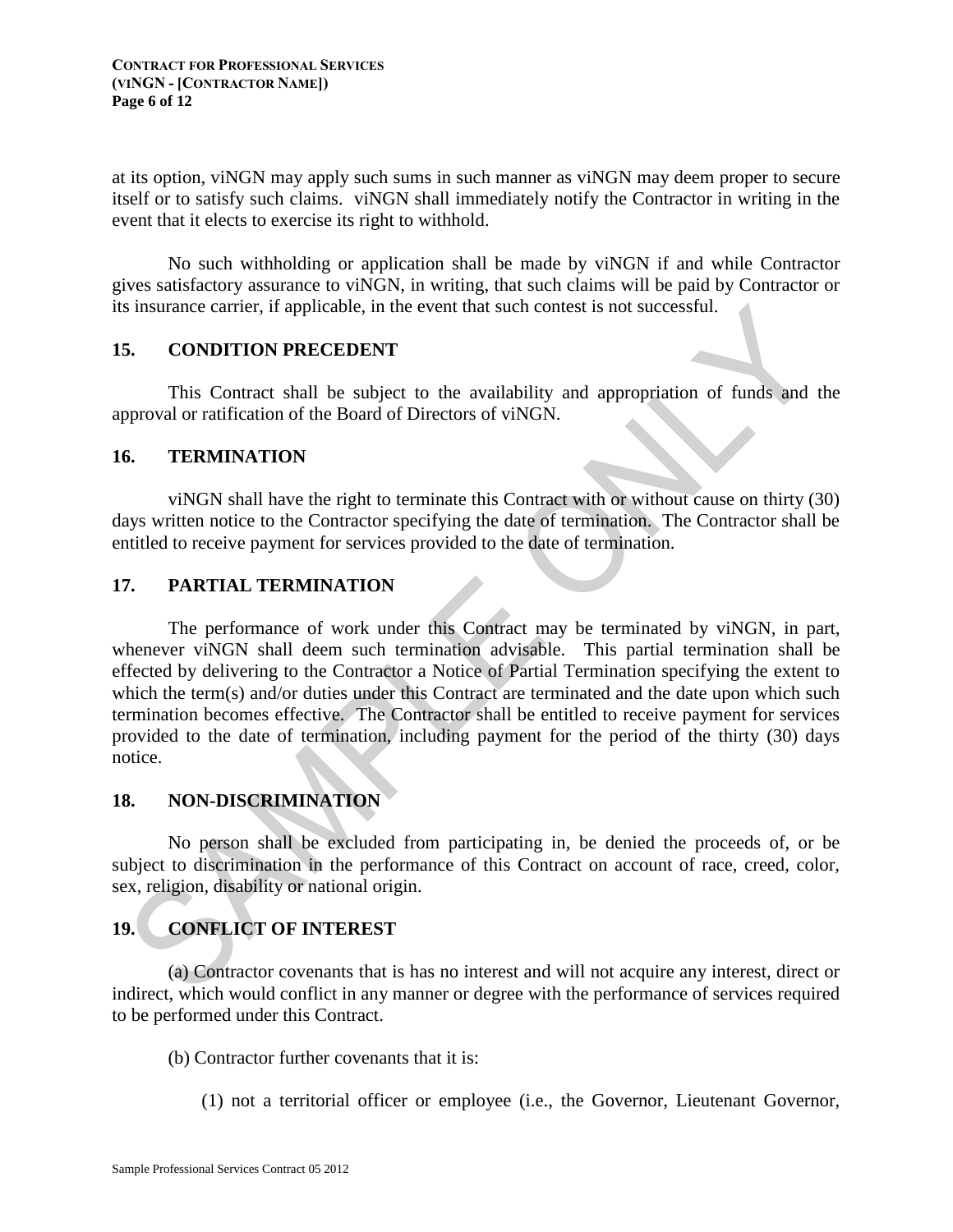member of the Legislature, or any other elected territorial official; or an officer or employee of the legislative, executive or judicial branch of the Government or any agency, board, commission or independent instrumentality of the Government, whether compensated on a salary, fee or contractual basis); or

(2) a territorial officer or employee and, as such, has:

(i) familiarized itself with the provisions of Title 3, Chapter 37 of the Virgin Islands Code, pertaining to conflicts of interest, including the penalties provision set forth in section 1108 thereof;

(ii) not made, negotiated or influenced this Contract, in its official capacity;

(iii) no financial interest in the Contract as that term is defined in section 1101 (1) of said Code chapter.

### **20. EFFECTIVE DATE**

The effective date of this Contract shall be the date all parties have fully executed the Contract (the "Effective Date").

#### **21. NOTICE**

Any notice required to be given by the Terms of this Contract, shall be deemed to have been given when the same is sent by certified mail, postage prepaid or personally delivered, addressed to the following officer, or authorized successor thereof, of the parties or as follows:

| viNGN:             | Lawrence J. Kupfer, President & CEO<br>viNGN, Inc.<br>Warehouse K, 9015 Havensight Mall<br>Charlotte Amalie, St. Thomas, VI 00802 |
|--------------------|-----------------------------------------------------------------------------------------------------------------------------------|
| <b>Contractor:</b> | [name]                                                                                                                            |
|                    | [company]                                                                                                                         |
|                    | [address]                                                                                                                         |
|                    | [address]                                                                                                                         |

Notice which is hand delivered shall be deemed given upon delivery. Notice which is mailed shall be deemed given three (3) days following deposit in the U.S. Mail, postage prepaid. A party may change the person or address for notice hereunder by providing notice pursuant hereto.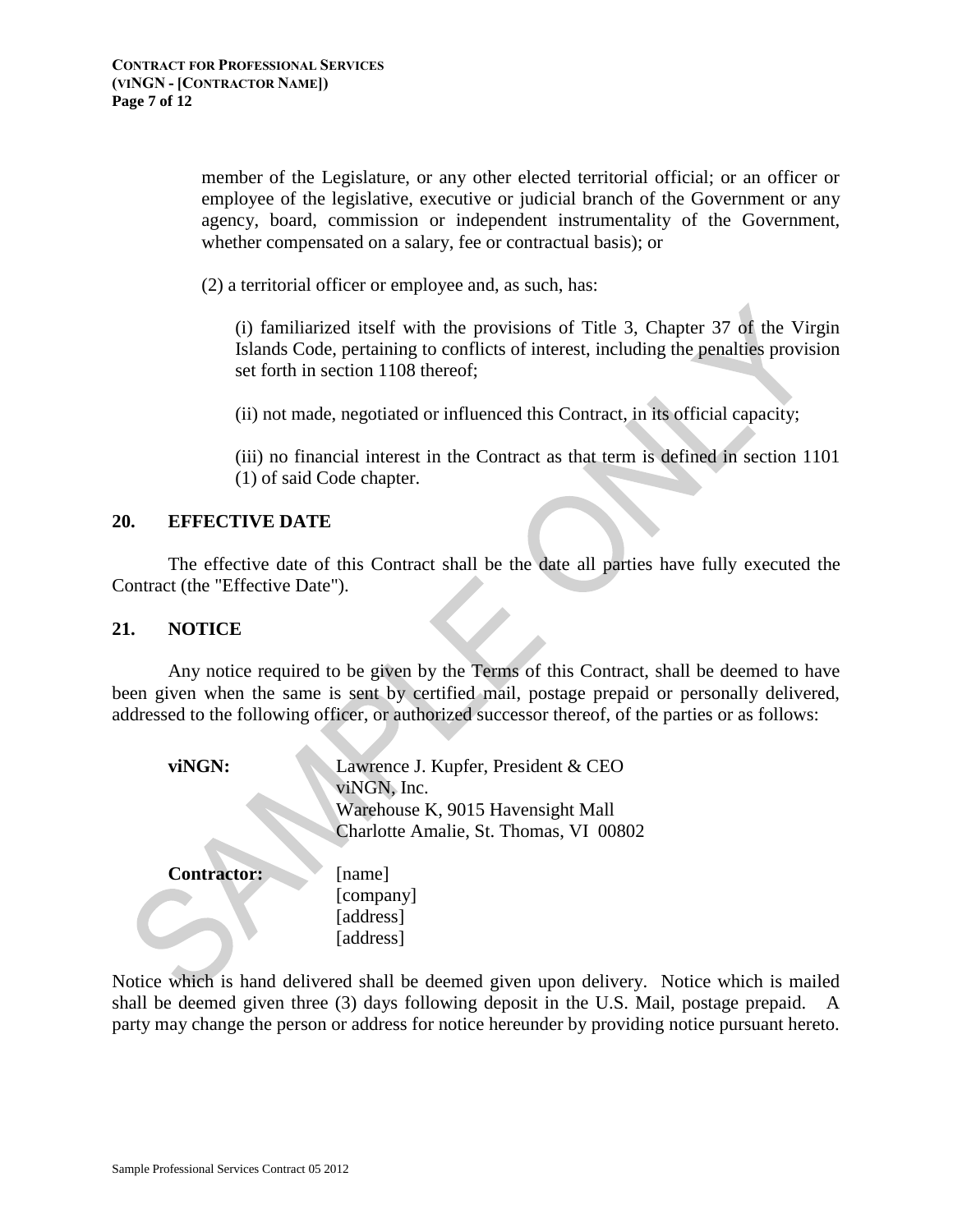#### **22. LICENSURE**

The Contractor covenants that it has:

(a) obtained all of the applicable licenses or permits, permanent, temporary or otherwise as required by federal law or by Title 27 of the Virgin Islands Code; and

(b) familiarized itself with the applicable provisions of Title 27 of the Virgin Islands Code pertaining to professions and occupations.

Contractor further represents that it is authorized to do business in the U.S. Virgin Islands and shall, as a condition of payment hereunder, provide viNGN with proof of same in the form of a valid Virgin Islands business license in the corporate name of Contractor along with the appropriate corporate document(s) issued by the Corporations Division of the Office of the Lieutenant Governor which demonstrate its authority to conduct business in the Territory in conformity with the provisions of Title 13 of the Virgin Islands Code.

### **23. FALSE CLAIMS**

Contractor warrants that it shall not, with respect to this Contract, make or present any claim upon or against viNGN, the Government of the Virgin Islands, or any officer, department, board, commission, or other agency thereof, knowing such claim to be false, fictitious, or fraudulent. Contractor acknowledges that making such a false, fictitious, or fraudulent claim is an offense under Virgin Islands law.

# **24. NOTICE OF FEDERAL FUNDING**

Contractor acknowledges that this Contract is funded, in whole or in part, by federal funds. Contractor warrants that it shall not, with respect to this Contract, make, or present any claim knowing such claim to be false, fictitious, or fraudulent. Contractor acknowledges that making such a false, fictitious, or fraudulent claim is a federal offense.

### **25. DEBARMENT CERTIFICATION**

By execution of this Contract, the Contractor certifies that it is eligible to receive contract awards using federally appropriated funds and that it has not been suspended or debarred from entering into contracts with any federal agency. The Contractor shall include this provision in each of its subcontracts hereunder and shall furnish its subcontractors with the link to https://www.epls.gov/ and the current "LIST OF PARTIES EXCLUDED FROM FEDERAL PROCUREMENT OR NON PROCUREMENT." In the event the Contractor or any subcontractor misrepresents its eligibility to receive contract awards using federal funds, the Contractor or subcontractor agrees that it shall not be entitled to payment for any work performed under this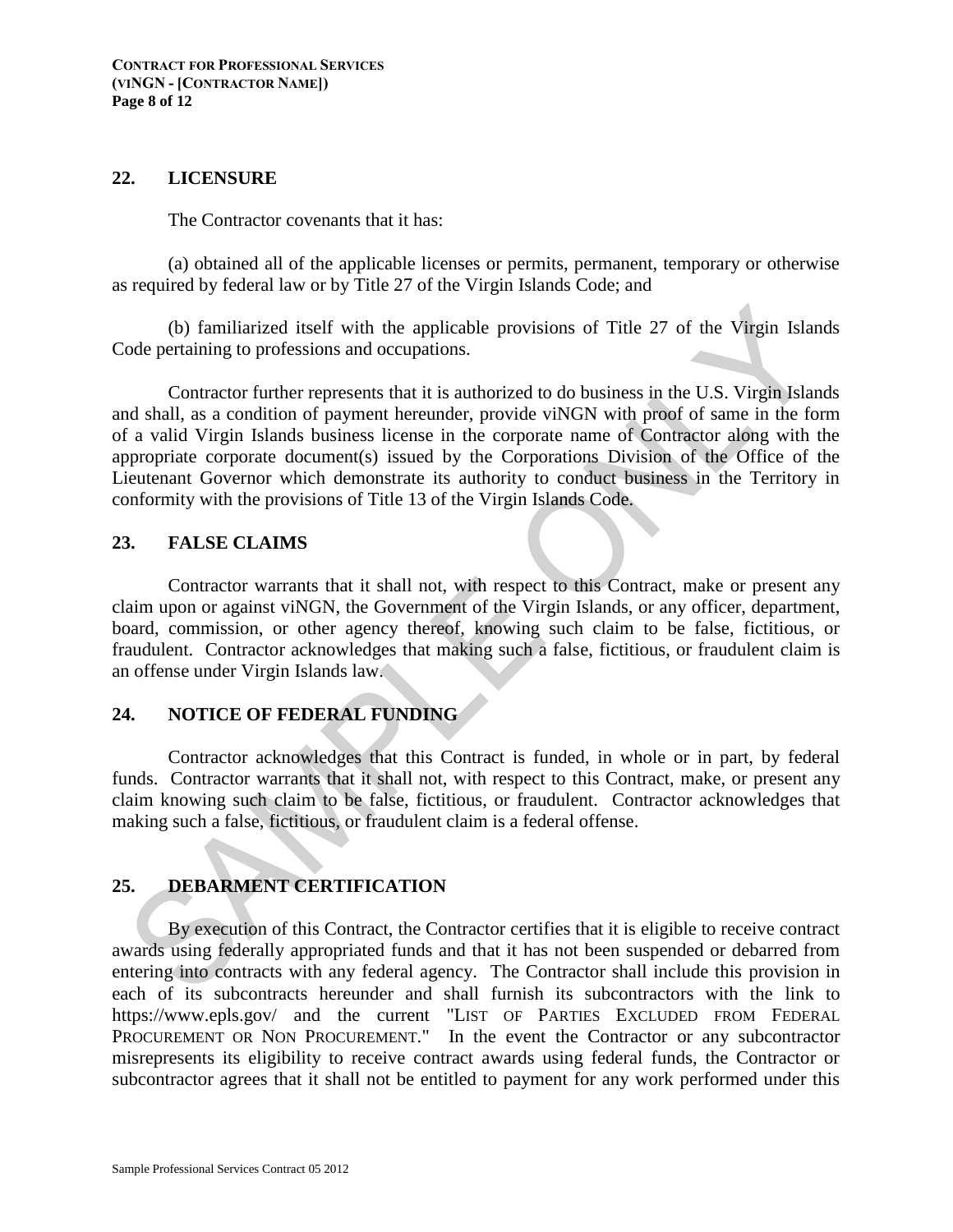Contract or any subcontract and that the Contractor or subcontractor shall promptly reimburse the Authority for any progress payments heretofore made.

## **26. COMPLIANCE WITH GRANT REQUIREMENTS**

This Contract is governed by applicable provisions of the American Recovery and Reinvestment Act of 2009, federal regulations and ARRA implementing guidance as may be revised and updated from time to time, and by program-specific requirements of the BTOP as administered by the NTIA. The Contractor agrees that it will perform its services hereunder in compliance with applicable laws, rules, regulations and guidance applicable to this Contract, including without limitation all applicable requirements imposed by ARRA, such as recordkeeping, reporting, retention and disclosure obligations, and whistleblower protections, as well as all program-specific requirements of the BTOP as administered by the NTIA and any other relevant agencies, and all specifications and requirements set forth in any request for proposals or request for qualifications in connection with this Contract, and all amendments or modifications to any of the foregoing, to the extent the same may be applicable. In the event the Contractor fails to comply with applicable ARRA or BTOP requirements governing the use of federal grant funds, viNGN may withhold or suspend, in whole or in part, funds awarded, or recover misspent funds following an audit, in addition to all other remedies available to viNGN under federal or Territorial law. Without limiting the foregoing, the Contractor shall specifically comply with the following requirements:

# **(A) ARRA Reporting and Recordkeeping Requirements; Access to Records**

The Contractor shall take such steps as may be necessary to ensure compliance with any applicable recordkeeping requirements imposed under ARRA, the BTOP or by any other applicable provision of federal or Virgin Islands law or regulation governing the work performed hereunder. To help ensure full compliance with the transparency and accountability requirements of ARRA, the parties shall keep segregated and accurate records of all activities relating to this Contract, and shall retain such records for a period of at least three (3) years following conclusion of the work hereunder. Contractor shall permit access by viNGN, the Authority, the NTIA, the Comptroller General of the United States, or any of their duly authorized representatives to any books, documents, papers and records of the contractor which are directly pertinent to this Contract for the purpose of making audit, examination, excerpts, and transcriptions.

# **(B) Job Creation and Retention Reports**

Contractor shall cooperate with viNGN and OEO in fulfilling the reporting requirements for those receiving funding as a result of an ARRA grant by providing payroll and other data requested in connection with ARRA 1512 Reports relating to the number of jobs created and retained, based on jobs hours paid with ARRA funding, and delineated by total job hours created and retained. Job creation and retention reporting data shall be provided on at least a quarterly basis and no later than five (5) days following the end of each quarter.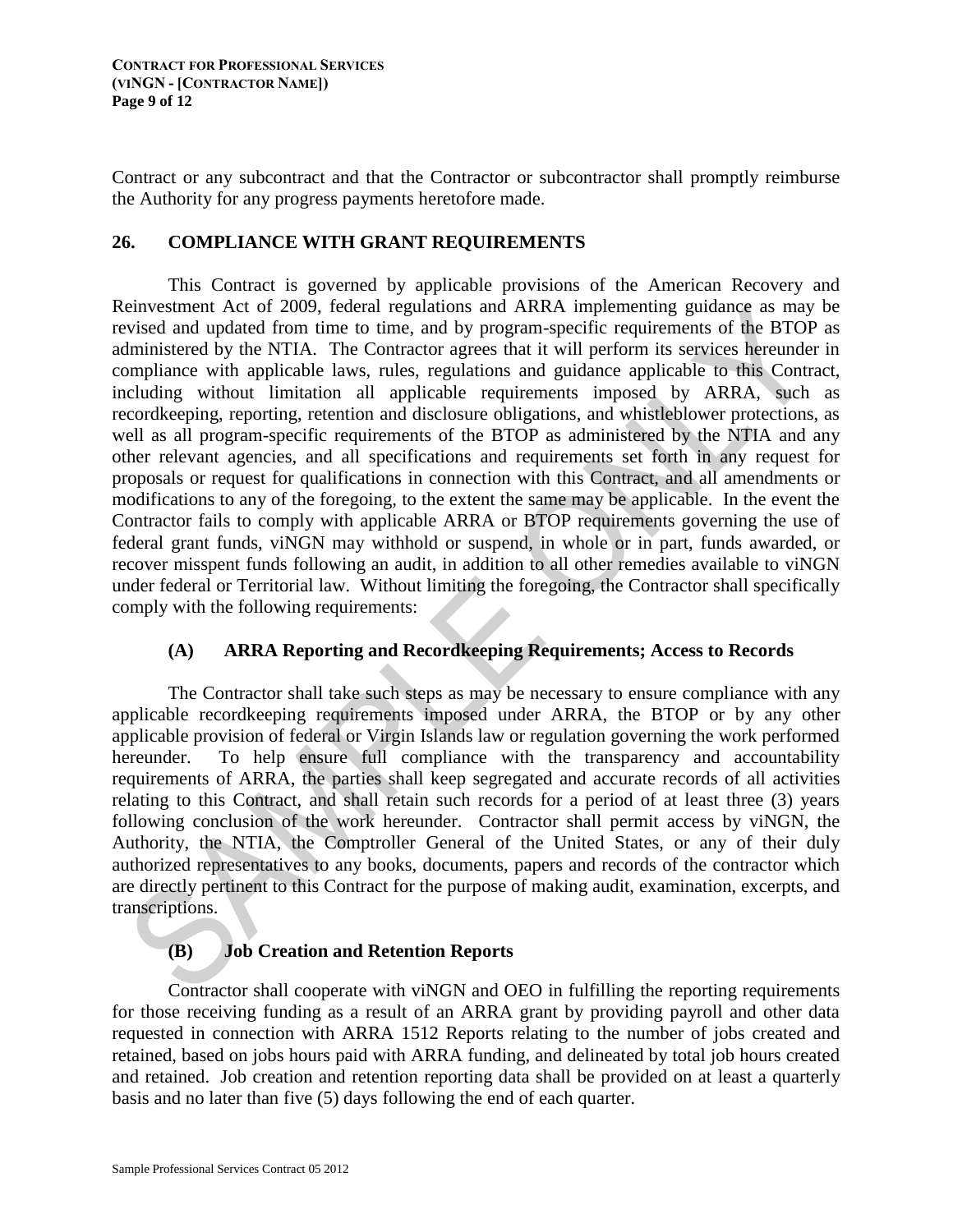#### **(C) Buy American Provisions**

The Contractor acknowledges that purchases of any iron, steel or manufactured goods made with funding under the CCI grant shall be made in compliance with the Buy American provisions of section 1605 of ARRA to the extent the same may be applicable and no waiver applies to the same.

### **(D) Whistleblower Protection Compliance**

In compliance with the Whistleblower Protection provisions of ARRA, all job sites shall display a Whistleblower Protection poster which can be downloaded from the federal Government's Recovery.com website by accessing the following web page: http://www.recovery.gov/Contact/ReportFraud/Documents/Whistleblower%20Poster.pdf.

## **(E) Compliance with Anti-Kickback Act**

To the extent the same may be applicable to its performance of this Contract, the Contractor shall comply with the Copeland "Anti-Kickback" Act as codified at sections 276a to 276a-7 of Title 40 of the United States Code and as supplemented by U.S. Department of Labor regulations found at Part 3 of Title 29 of the Code of Federal Regulations, as amended.

# (**F) Compliance with Federal Labor Law**

To the extent the same may be applicable to its performance of this Contract, the Contractor shall comply with sections 103 and 107 of the Contract Work Hours and Safety Standards Act codified at sections 327-330 of Title 40 of the United States Code and as supplemented by U.S. Department of Labor regulations found at Part 5 of Title 29 of the Code of Federal Regulations, as amended.

### **(G) Compliance with Environmental and Energy Conservation Law**

To the extent the same may be applicable to its performance of this Contract, the Contractor shall comply with all standards, orders or requirements issued under section 306 of the federal Clean Air Act codified at section 1857(h) of Title 42 of the United States Code, section 508 of the federal Clean Water Act codified at section 1368 of Title 33 of the United States Code, federal Executive Order 11738, and U.S. Environmental Protection Agency regulations found at Part 15 of Title 40 of the Code of Federal Regulations, along with any mandatory standards and policies relating to energy efficiency which are contained in any local energy conservation plan issued in compliance with the federal Energy Policy and Conservation Act, Pub. L. 94-163, 89 Stat. 871.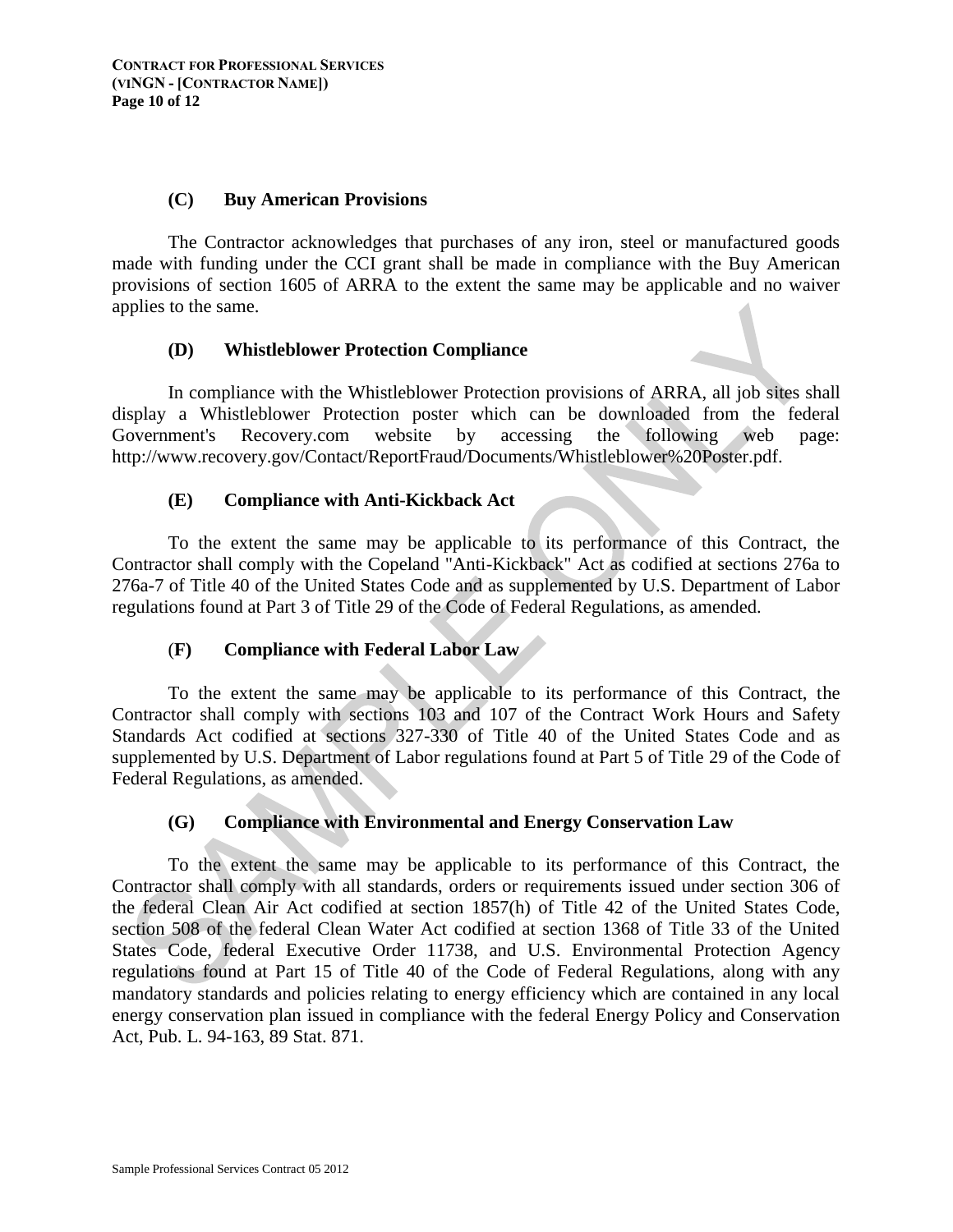#### **27. TIME IS OF THE ESSENCE** [as applicable – for specific tasks with ARRA deadlines]

The parties acknowledge and agree that time is of the essence, and that **an express condition of the grant funding for this Contract is that [DESCRIPTION OF TASK(S) AND DEADLINE].** Each of the following constitutes a failure to undertake and complete the Project: (a) failure to undertake the Project in a timely manner in accordance with the schedule set forth [WHERE]; (b) failure to make progress on the project set forth in **Addendum I** hereof to the satisfaction of viNGN pursuant to the schedule set forth [WHERE]; or (c) failure to complete the project set forth in **Addendum I** hereof by [DEADLINE] in conformity with the grant requirements, the conditions set forth in the RFP, and applicable law, regulations and relevant agency guidance. A failure to undertake, to make progress on or to complete the project in accordance with the schedule set forth [WHERE] shall constitute cause for suspension or termination of further obligation of viNGN hereunder, and if such failure is attributable to any reason or cause other than a national emergency or an Act of God, the Contractor shall repay to viNGN all monies paid to the Contractor within thirty (30) days after demand for repayment is made.

## **28. COOPERATION AND DISPUTE RESOLUTION**

The Parties agree to cooperate in good faith with each other in the performance of this Contract and negotiation of any modifications hereto in order to achieve and maintain timely compliance with BTOP, ARRA and other applicable federal and local laws and requirements, and to ensure the success of the Broadband Project and fulfillment of its goals, including the deadlines for obligating and expending funds under the Broadband Grants.

To ensure timely completion of work and expenditure of grant funding, the Parties agree that they shall endeavor to resolve promptly any disputes or disagreements regarding interpretation and performance of this Contract. As a matter of course, the Parties shall bring problems or potential problems to the attention of each other as soon as possible and discuss them.

# **(A) Negotiation**

The parties agree to attempt to settle through negotiation in good faith any dispute arising under or relating to this Contract. The disputing party shall initiate negotiations by giving the other party written notice briefly outlining the dispute. Within five (5) days after receipt of the notice, the receiving party shall submit to the other party a brief written response. The Parties shall then confer within fifteen (15) days of receipt of the disputing party's notice, in person at a mutually acceptable time and place, or by telephone at a mutually acceptable time, at least once and thereafter as often as they reasonably deem necessary, to exchange relevant information and to attempt in good faith to resolve the dispute amicably to their satisfaction.